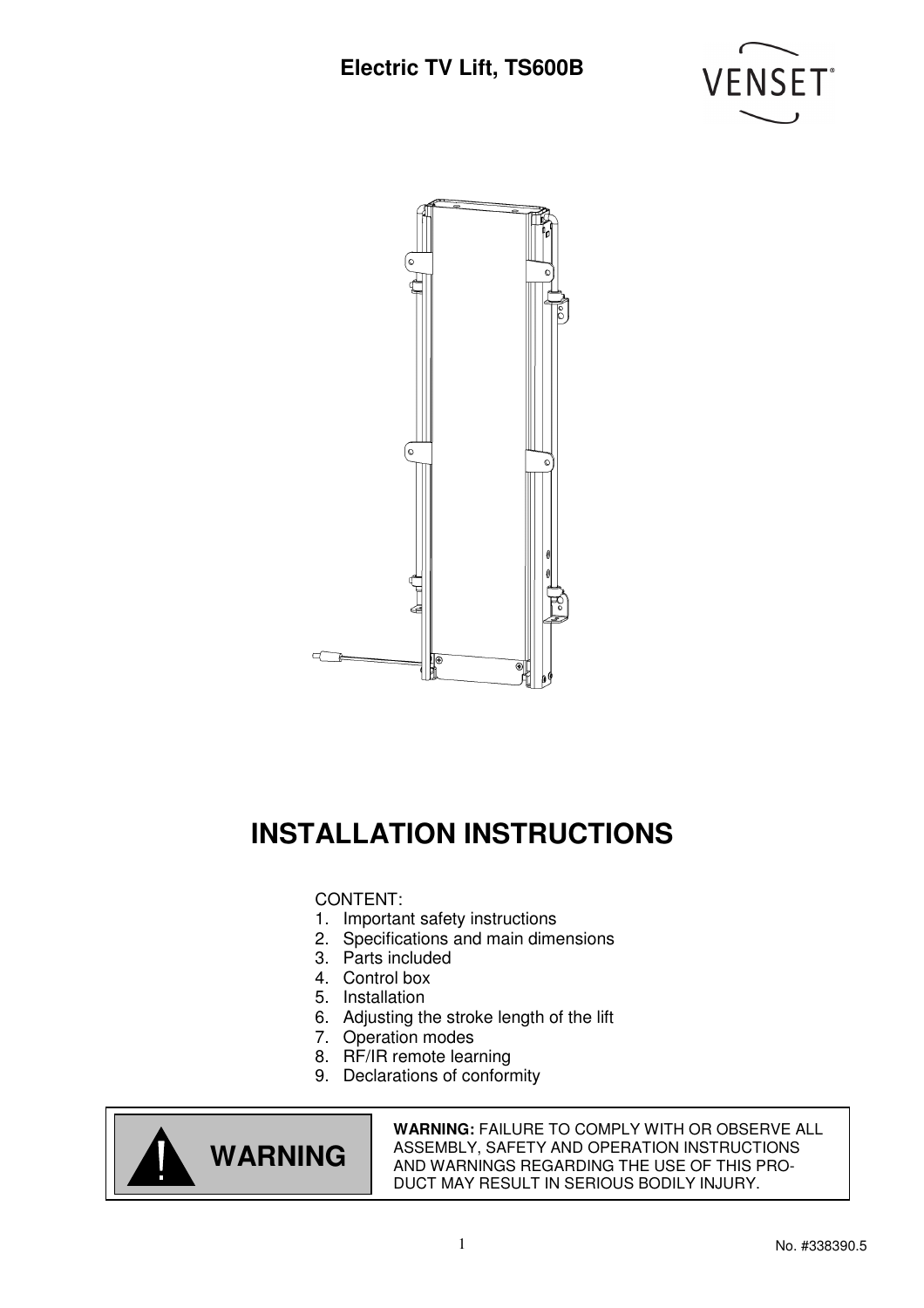

#### **1. Important safety Instructions**

#### **CAUTION: Before you begin any of the Installation procedures (5. Installation.), read and follow the warnings and safety instructions on this page.**

### **WARNING ! THIS IS NOT A TOY !**

### **WARNING ! CHILDREN SHOULD NOT OPERATE LIFT !**

Use the following safety guidelines to help protect your lift from potential damage and to ensure your own personal safety.

- Read all the installation instructions before testing or installing your lift.
- Read and follow all safety instructions.
- Keep control switch out of reach of children.
- To prevent bodily injury keep hands and clothing away from the lift while the lift is in operation.
- Before installing the lift or working with its connections, unplug the lift from the electricity main supply.
- Do not install the lift or power supply in places subject to high temperatures for example near a radiator, or heating vent.
- The TV lift must only be mounted in a dry area and it must be ensured before use that the lift is safe or protected from liquid contact or spillage.
- To avoid damaging the power supply and power cord, do not put anything on it or place it where it could become damaged.
- Unplug the lift in the following conditions:
	- **When the power cord or plug is damaged or frayed.**
	- If the lift or power supply has been exposed to rain or water or any liguid contamination whatsoever.
	- If the lift exhibits a distinct change in performance, indicating a need for attention.
- Venset lifts are sold as a component to combine with other products, eg. With a flat screen television on its own or combined with a cabinet, both examples would be common usage. It is the responsibility of the installer of the lift to decide if the lift is suitable for their purpose and for any safety aspects concerning their overall product and installation.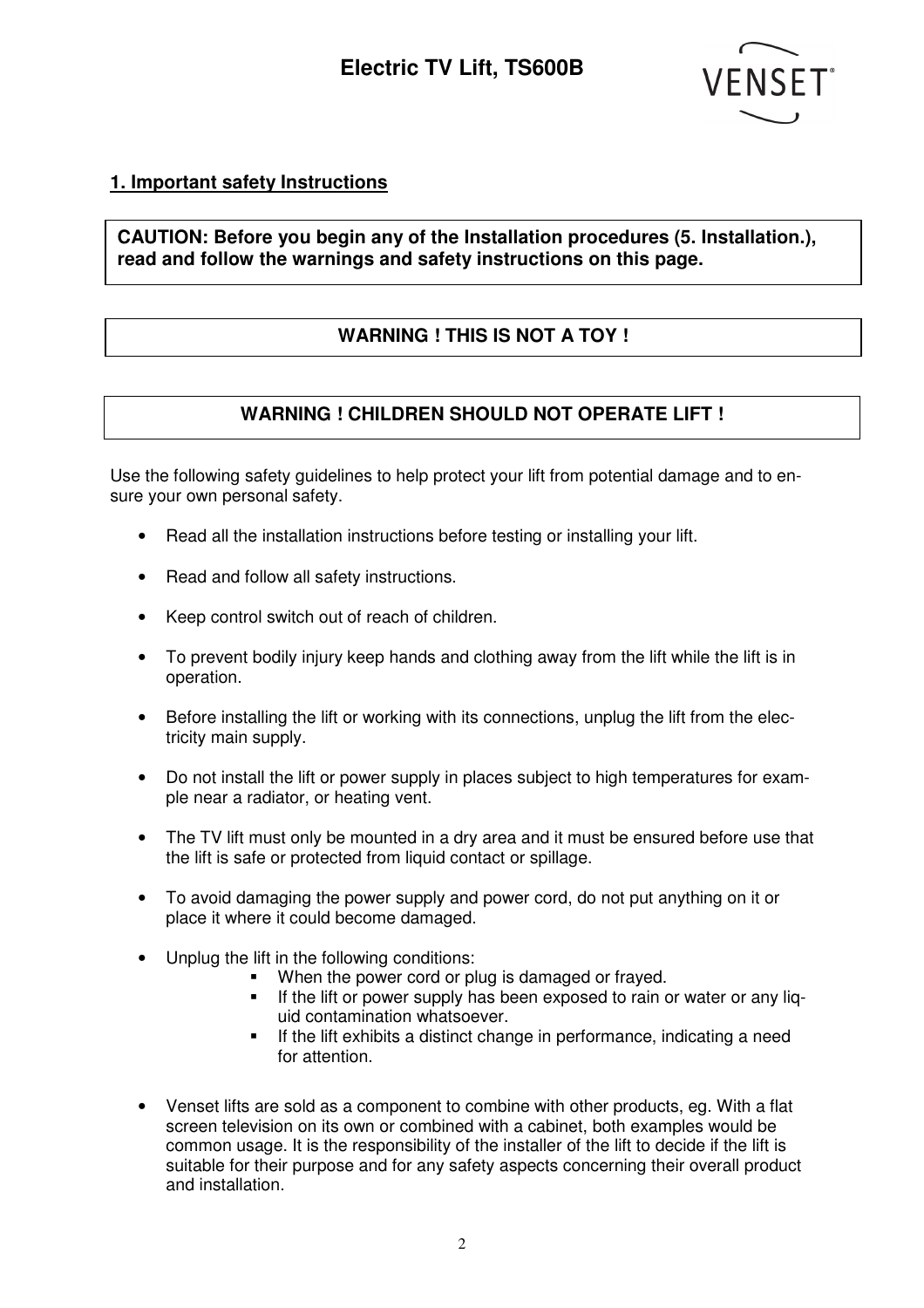

### **2. Specifications and main dimensions**

| <b>Materials and weights:</b> | Steel, black powder coated - Weight $\sim$ 6,2 kg     |  |  |  |  |  |
|-------------------------------|-------------------------------------------------------|--|--|--|--|--|
| Max. working loads:           | 12 kg (by standard installation)                      |  |  |  |  |  |
|                               | 15 kg peak load                                       |  |  |  |  |  |
| Duty cycle:                   | 10% by 50% of working load or max 2 min. continuously |  |  |  |  |  |
| <b>Operation:</b>             | Rocker switch                                         |  |  |  |  |  |
| Voltage:                      | 100-240 VAC / 50/60Hz                                 |  |  |  |  |  |

### **Main dimensions, TS600B [mm]:**

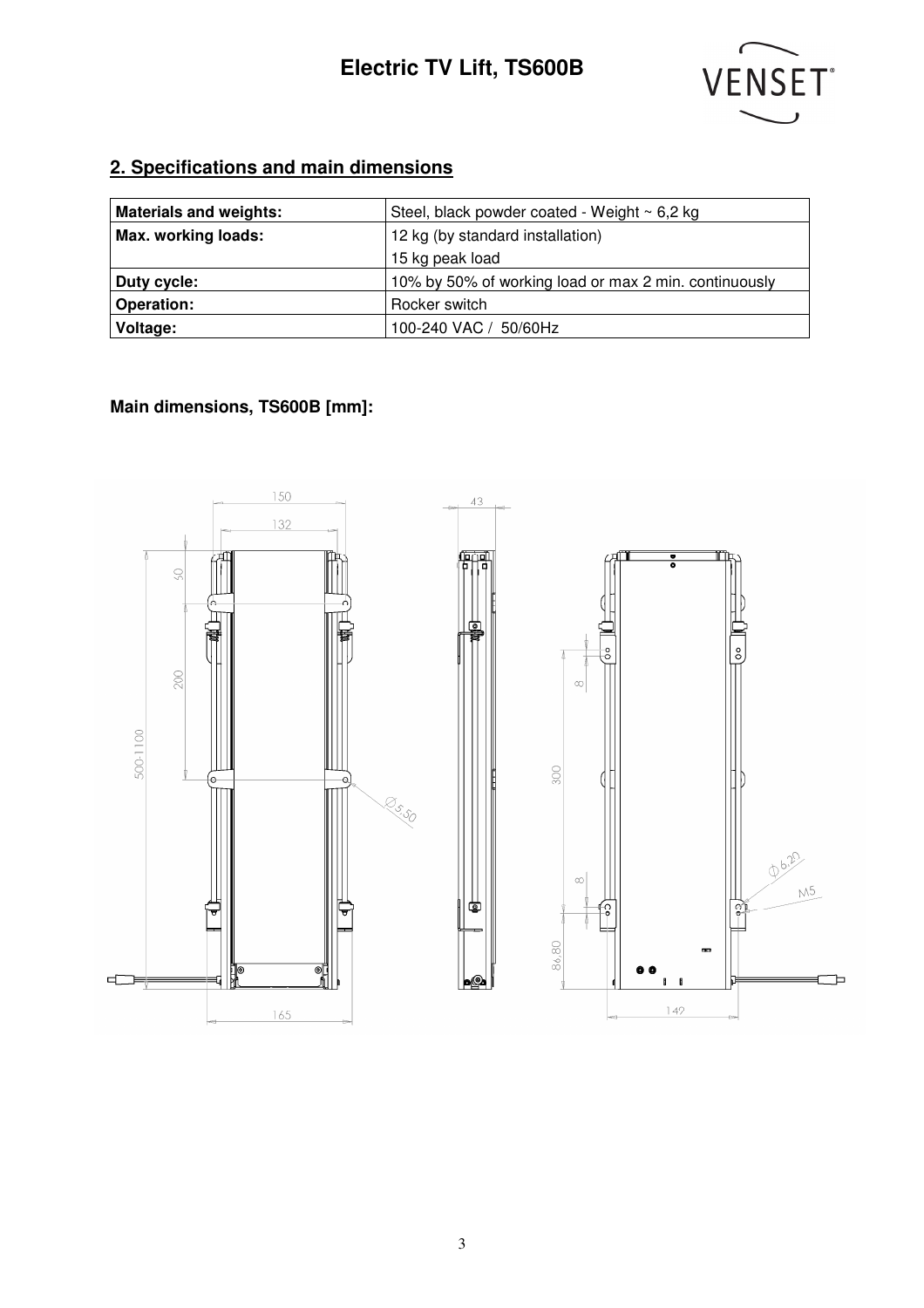

#### **3. Parts included**

Lift unit ( #1 ) Rocker switch ( #2 ) Rubber washer  $($ #3  $)$ Control box ( #4 ) Power supply (#5) AC input wire, country configured ( #6 )

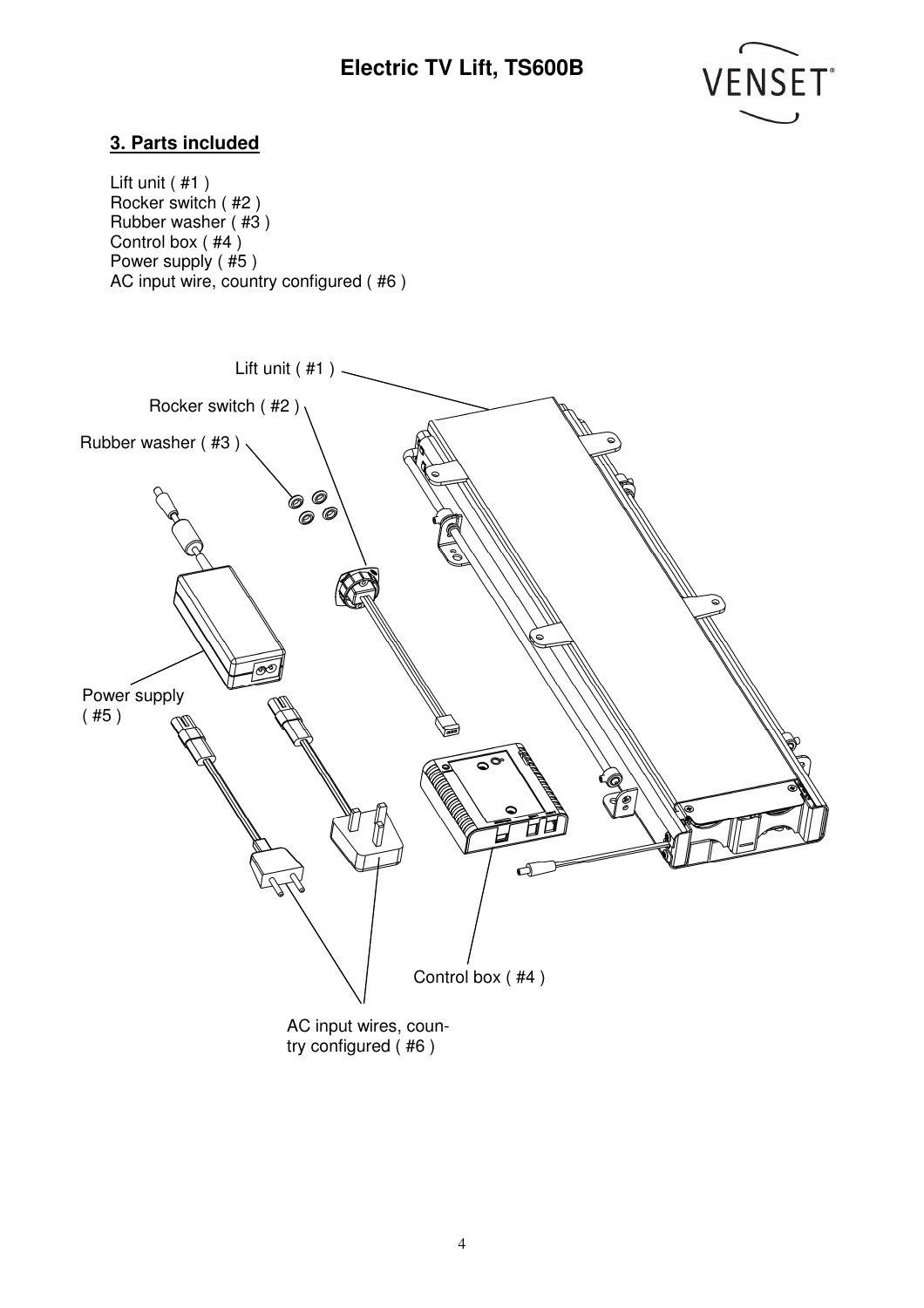

### **4. Control box**

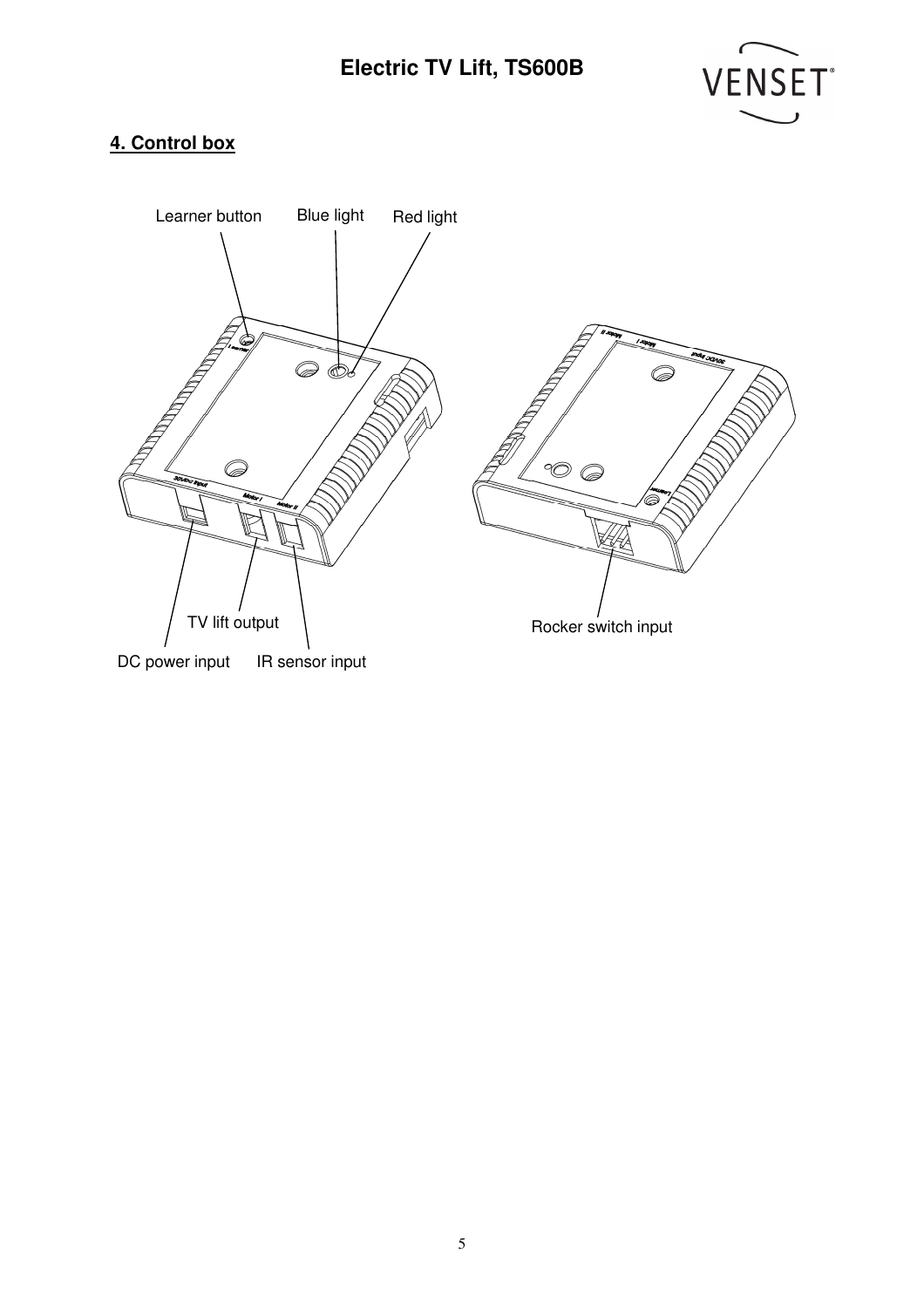

#### **5. Installation**

- 1) Remove all contents from packaging and compare with parts list.
- 2) Place the lift unit (#1) onto your straight mounting surface e.g. the back panel of the cabinet\* in a location that will allow full up and down movement of the lift.
- 3) Connect the plug from lift unit  $(#1)$  to the TV lift output port of the control box  $(#4)$ , rocker switch (#2) to the *Input* port and the power supply (#5) to the DC Input port of the control box (#4) like shown below.
- 4) To mount the lift onto your own board or flat wall with normal screws, first screw through the 2 lower brackets using suitable screws. Place a rubber washer ( #3 ) between each bracket and the mounting surface. Then run the lift to its top position using the rocker switch. Then repeat the screw fixing for the 2 upper brackets.
- 5) If using the M5 threaded hole for mounting then screw into this from the back side of your mounting board with suitable length Allen screws, when using these holes you will not need to raise the lift to secure to the upper brackets. Place a rubber washer ( #3 ) between each bracket and the mounting surface.



- 6) Mount rocker switch (#2) in an easy location by cutting a  $\sigma$ 30 hole and pressing the switch into place. Secure excess wire to keep away from moving parts.
- 7) Plug the power cord ( #6 ) into main electrics and operate manual rocker switch. If the optional RF or IR transmitter has been purchased, the control box needs to be linked to the transmitter before use. See troubleshooting guide on www.venset.com, click "support".

**Helpful hint:** Mount TV lift and electronics to a plywood panel and attach to inside back of cabinet using appropriate number of screws. This allows all components to be removed from the cabinet if necessary. If this is not possible, create an access panel to the electronics.

\* Aim to create easy access for wear and tear replacement stroke service.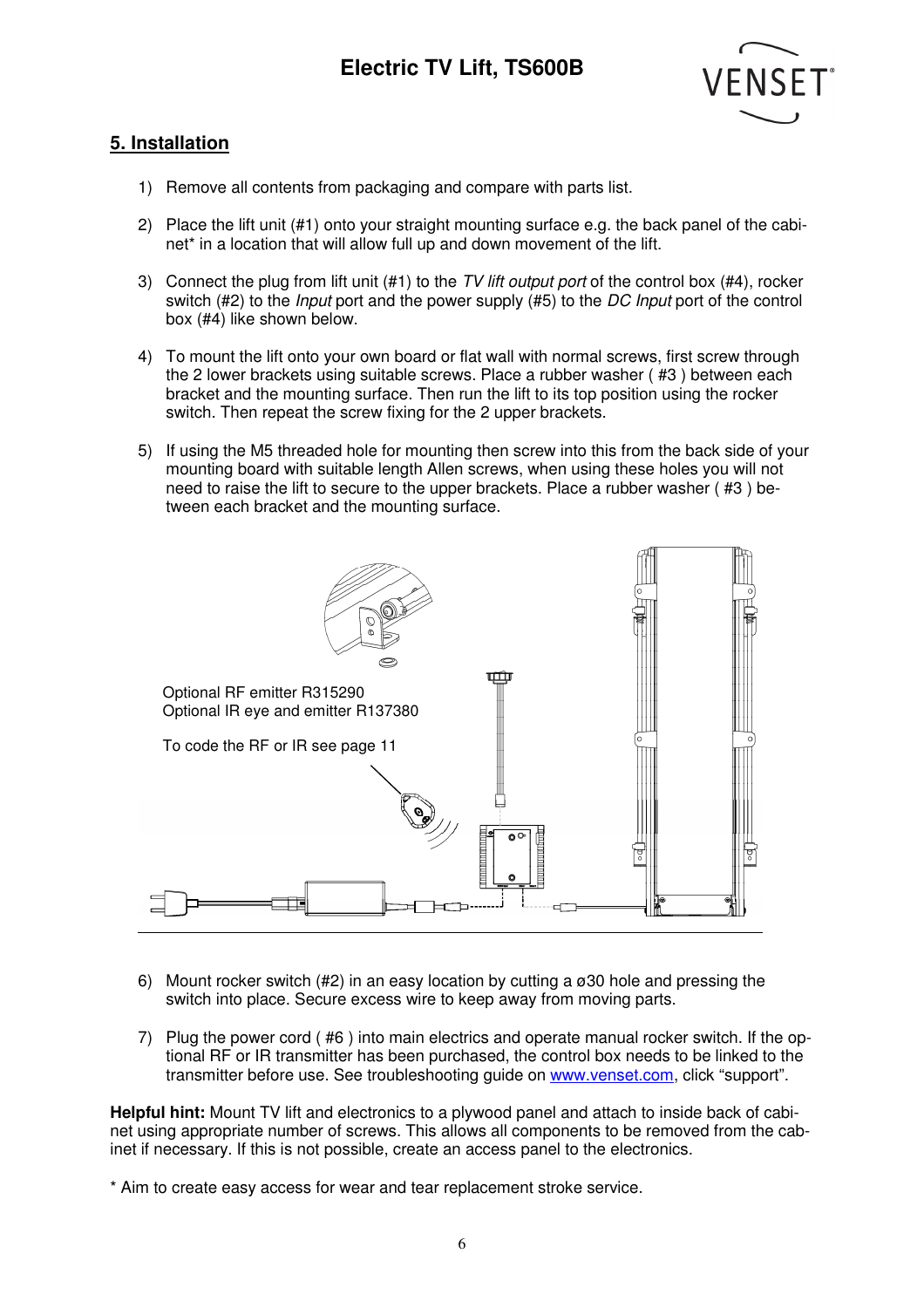

#### **MB600 – VESA mount adapter kit (optional)**

The optional MB600 – VESA mount adapter kit can be mounted in two different mounting directions to fit either VESA 100x100 or VESA 200x200 and 200x100 standard.



For VESA 400x200, order bracket MB003 B1 and fit this combined with the MB600 bracket.

#### **R131770 – Lid lifter (optional)**

The loading impact to the lift by lifting a hinged lid must be calculated in the total load and the total including the TV (or any item being lifted) and the VESA bracket must not exceed 12kg which is the maximum working load.

Always adjust the travel position/height range of the lift so that the lid lifter is touching the lid or within 3mm of the lid underside when the lift is closed otherwise the auto-stop system may operate when the lid lifter contacts the lid to open it.

The cabinet should always be designed to minimize the load from the lid, the hinge line distance to the lid lifter contact point has a significant affect on this.



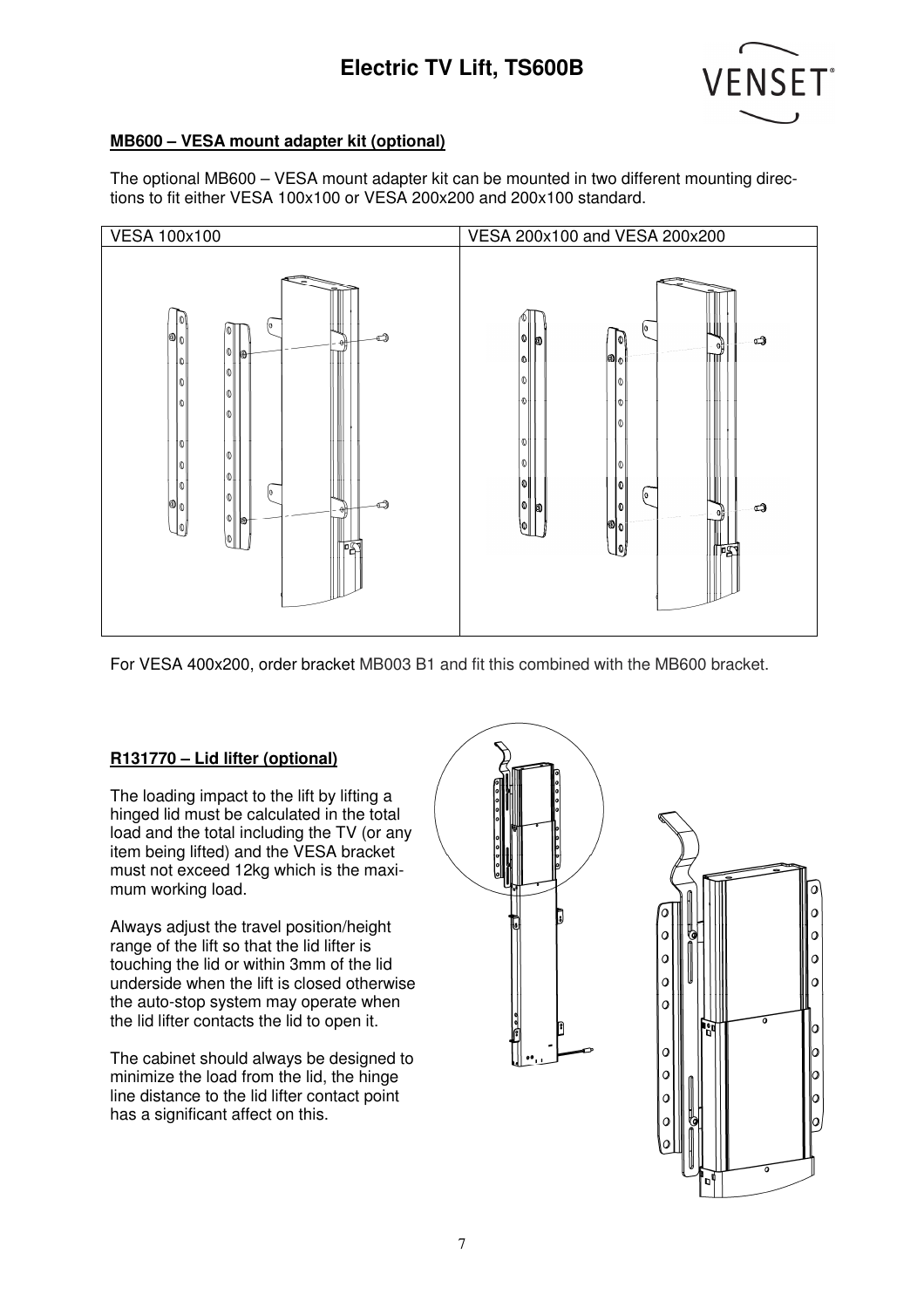

### **6. Adjusting the stroke length of the lift**

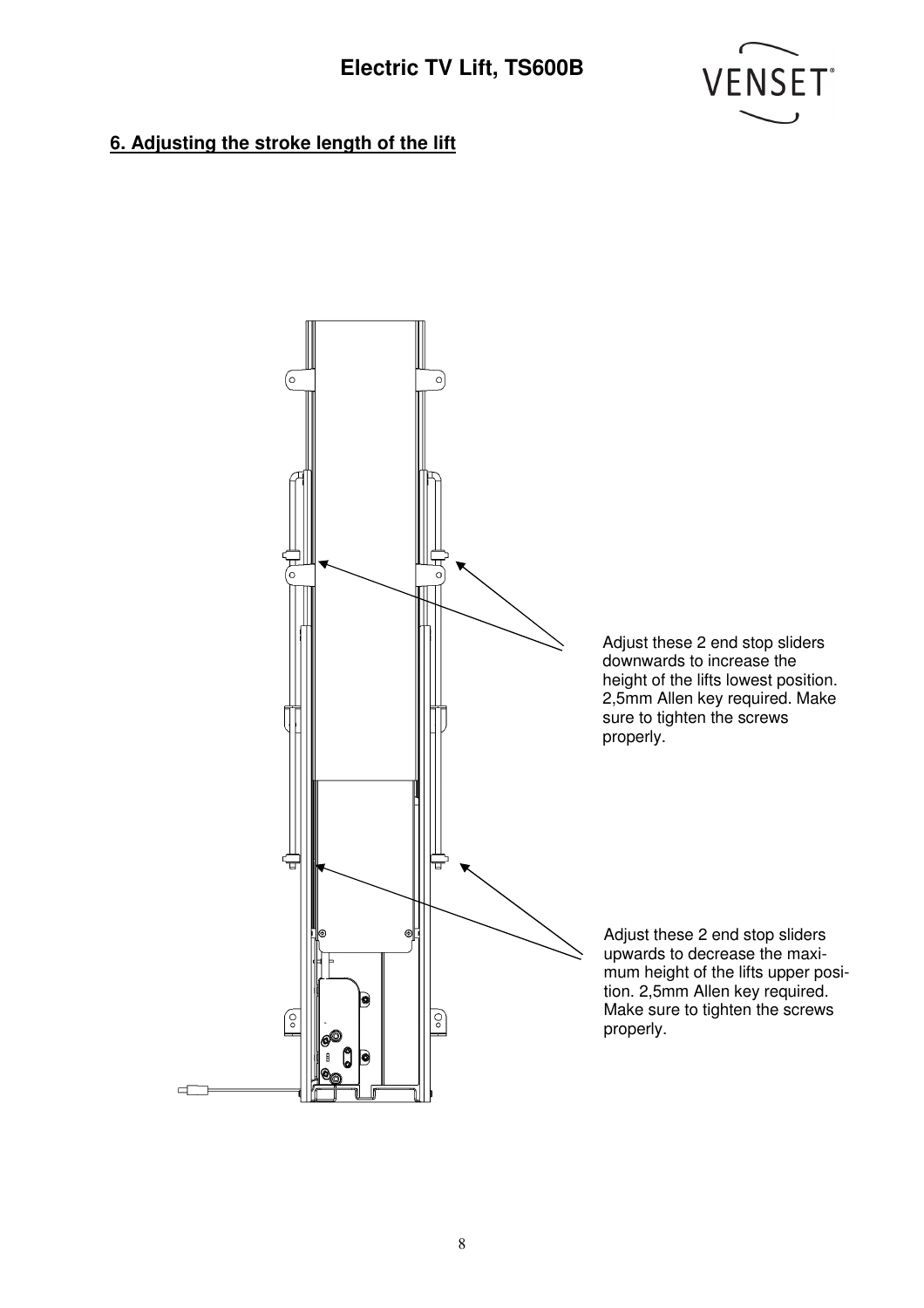

#### **7. Operation modes**

Depending on the mounting direction of the TS600B the matching operation mode must be selected by setting four jumpers (M/L, Off, Rev, Aux) inside the control box.

The jumper: M/L switches between Momentary or Latching behavior for both the rocker switch and RF/IR remote. When Momentary mode is chosen the TS600B only operates as long as the rocker switch or a button of the RF remote is held down. In latching mode, only a single push is required to start or stop operation of the TS600B.



| <b>Operation Mode</b>                      | Jumper   |     |     |     |                                                |  |
|--------------------------------------------|----------|-----|-----|-----|------------------------------------------------|--|
|                                            | $M/L***$ | Off | Rev | Aux | <b>Jumper position</b>                         |  |
| Upside up - momentary<br>(default setting) | Set      | Set | Set | Set | 4w <sub>f</sub><br>$R_{\theta V}$<br>Off<br>ML |  |
| Upside up - latching                       | Open     | Set | Set | Set | Au<br>Rev<br>Off<br>ML                         |  |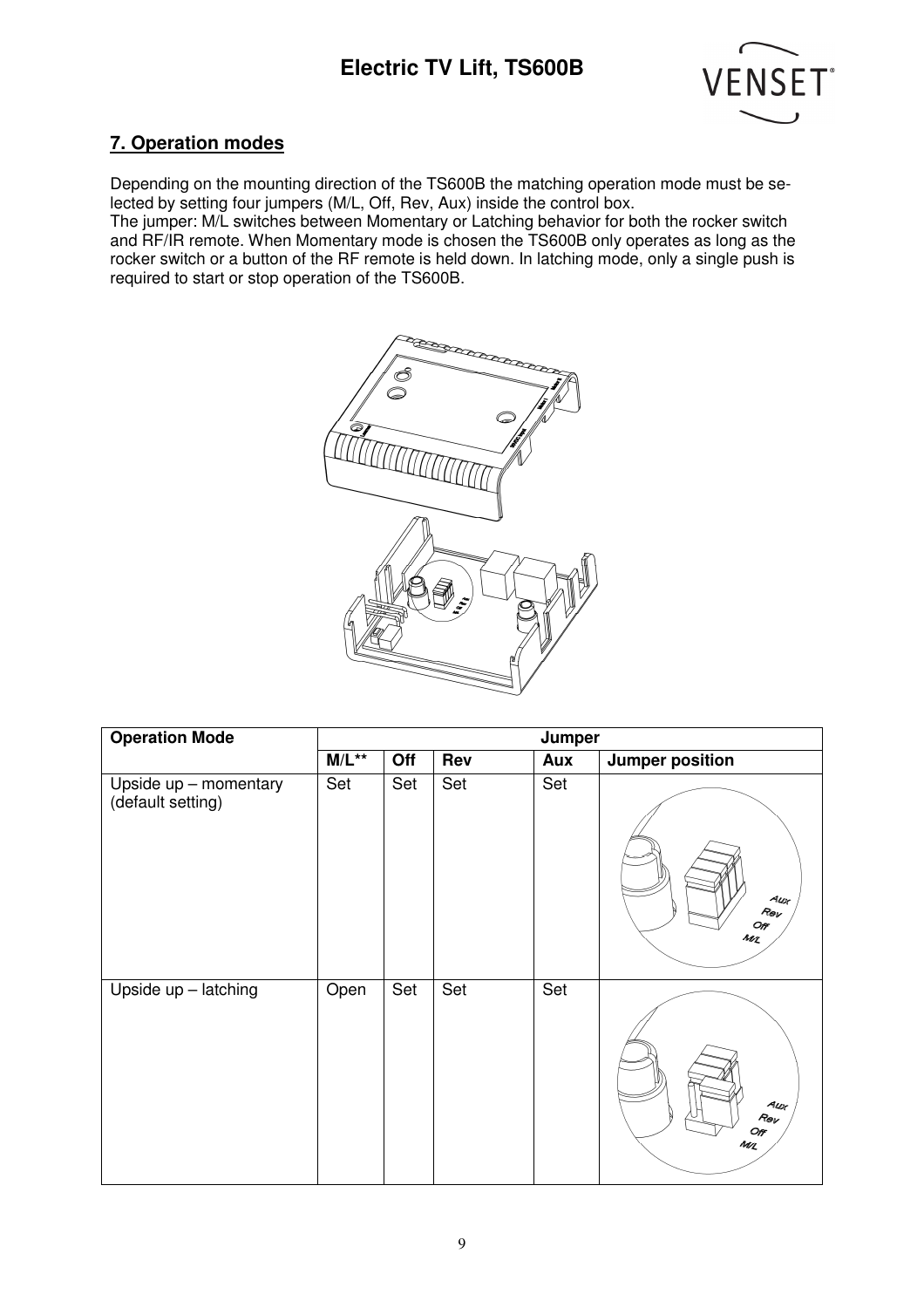

| Upside down - momentary | Set  | Set | Open      | Set  | Aur<br>Rev<br>$O_{\!P}$<br>$M\!{\ell}$         |
|-------------------------|------|-----|-----------|------|------------------------------------------------|
| Upside down - latching  | Open | Set | Open      | Set  | Aur<br>Rev<br>Or<br>ML                         |
| Horizontal - momentary  | Set  | Set | Set/Open* | Open | Au<br>Rev<br>Off<br>MZ                         |
| Horizontal - latching   | Open | Set | Set/Open* | Open | $A_{U\hspace{-1.1mm}\ell}$<br>Rev<br>Off<br>ML |

\* If the TS600B is mounted horizontal the jumper Rev can be used to select if the TS600B pull out (jumper Rev: set) or pull in (jumper Rev: open) when pressing the up button of the RF/IR remote.

\*\* The momentary mode is not useable for the optional IR remote.